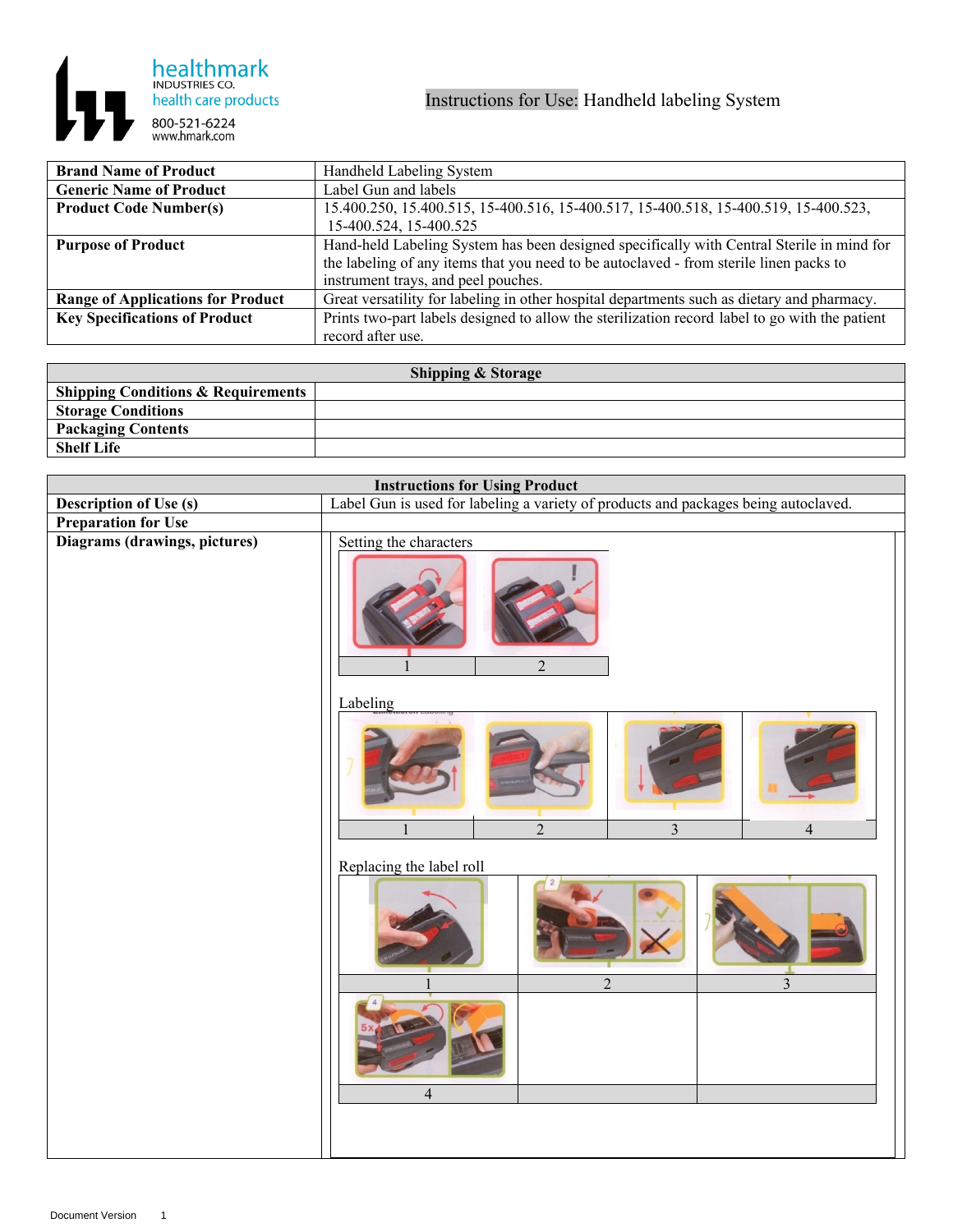|                                                                              | Replacing the ink-roll<br>3<br>2<br><b>Klick!</b>                                                                                                                                                                                                                                                                                                                                                                      |
|------------------------------------------------------------------------------|------------------------------------------------------------------------------------------------------------------------------------------------------------------------------------------------------------------------------------------------------------------------------------------------------------------------------------------------------------------------------------------------------------------------|
|                                                                              |                                                                                                                                                                                                                                                                                                                                                                                                                        |
| <b>Steps for Use of Product</b>                                              | 5<br><b>Setting the characters</b>                                                                                                                                                                                                                                                                                                                                                                                     |
|                                                                              | Pull adjustment knob to desired position and turn knob to select character to<br>1.<br>print.<br>Press knob in before printing (Important: failure to do so before operating could<br>2.<br>cause damage).                                                                                                                                                                                                             |
|                                                                              | Labeling<br>Place your hand around the handle and squeeze you fingers to your palm.<br>1.<br>Release the handle back to the starting position.<br>2.<br>3.<br>Pulling the handle will release the label from the opposite end of the label gun.<br>4.<br>Repeat to use another label on another product or package.                                                                                                    |
|                                                                              | Replacing the label-roll<br>1. Pull red release for the top slide back.<br>Place new label roll inside with the label flap coming over the top.<br>2.<br>Secure the end of the label roll to the top end of the label gun.<br>3.<br>When in use, the label will dispense through the chamber.<br>4.                                                                                                                    |
|                                                                              | Replacing the ink-roll<br>1. Pull down back flap of the label gun<br>Raise the ink roll and pull outward. (The side notches keep the ink roll in place.<br>Pushing the back end of the ink roll downward will also release it. We<br>recommend wearing gloves. Your hands will get ink on them.)<br>Grab a new ink roll.<br>3.<br>4. Place the new in roll into the label gun as pictured (Sided notched will click in |
|                                                                              | place when secured).<br>Close the back flap of the label gun.<br>5.                                                                                                                                                                                                                                                                                                                                                    |
|                                                                              |                                                                                                                                                                                                                                                                                                                                                                                                                        |
| <b>Interpretation of Results</b><br><b>Contraindications of Test Results</b> |                                                                                                                                                                                                                                                                                                                                                                                                                        |
| <b>Documentation</b>                                                         |                                                                                                                                                                                                                                                                                                                                                                                                                        |
| <b>Special Warnings and Cautions</b>                                         |                                                                                                                                                                                                                                                                                                                                                                                                                        |
| <b>Disposal</b>                                                              |                                                                                                                                                                                                                                                                                                                                                                                                                        |
|                                                                              |                                                                                                                                                                                                                                                                                                                                                                                                                        |

| <b>Reprocessing Instructions</b>       |                                            |
|----------------------------------------|--------------------------------------------|
| Point of Use                           |                                            |
| <b>Preparation for Decontamination</b> |                                            |
| <b>Disassembly Instructions</b>        |                                            |
| <b>Cleaning – Manual</b>               | Use damp cloth to wipe down the Label Gun. |
| <b>Cleaning – Automated</b>            |                                            |
| <b>Disinfection</b>                    |                                            |
| <b>Drying</b>                          |                                            |
| Maintenance, Inspection, and Testing   |                                            |